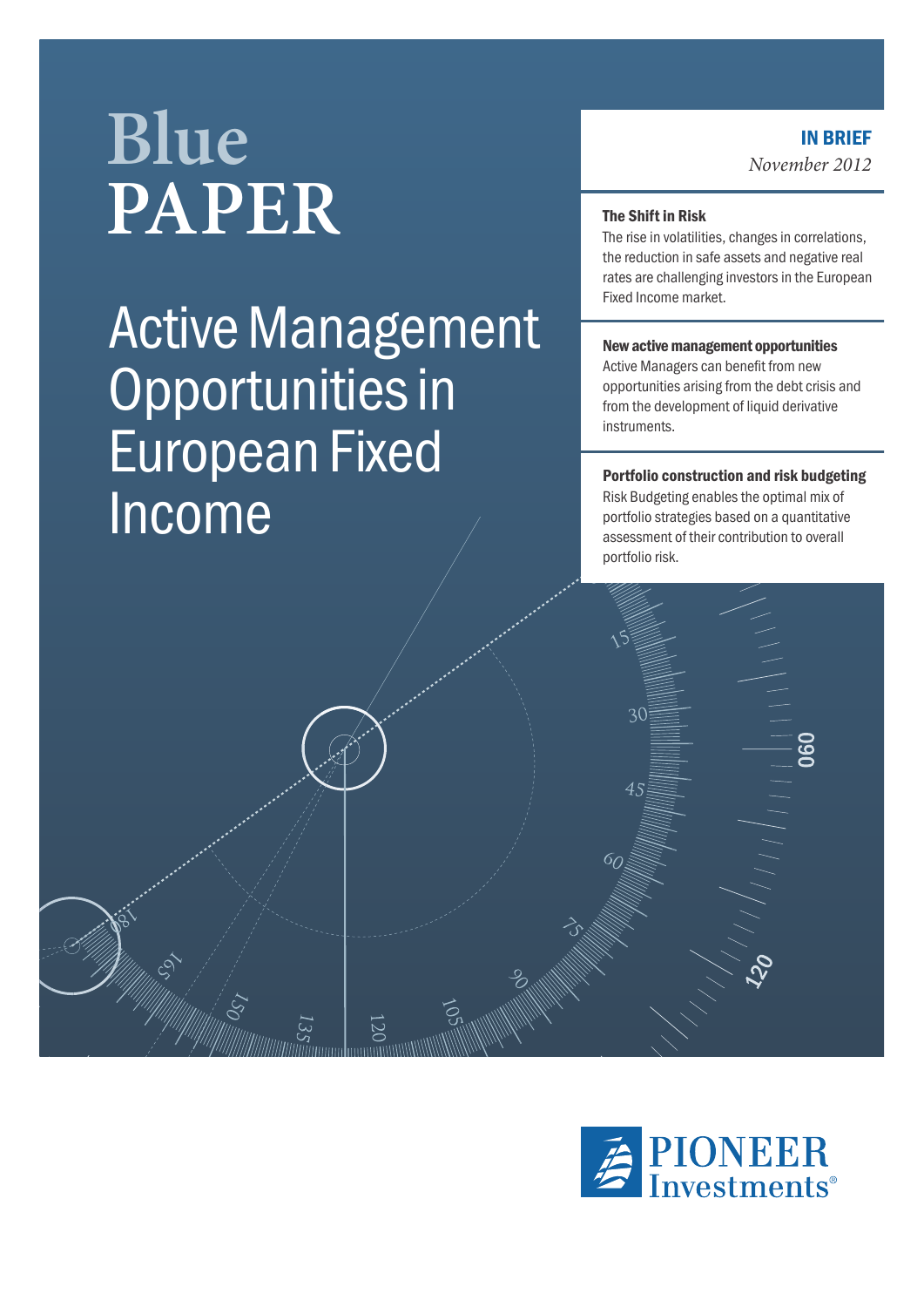

Tanguy Le Saout Head of European Fixed Income



Ali Chabaane Head of Portfolio Construction

## Executive Summary

- $\rightarrow$  The fixed income investment market has seen immense change in recent years. Record low interest rates, economic uncertainty, the euro-debt crisis and global deleveraging continue to heavily influence this asset class.
- $\rightarrow$  The number of those assets traditionally classified as "safe" has declined, while the yields offered by the few remaining "safe" government assets have become negative in real terms. Moreover, increasing volatility in the fixed income investment universe in general has resulted in less correlation among different market sectors. Faced with these challenges, investors have been forced to rethink the fundamental concept of 'risk free' assets and in turn, review their fixed income allocation in the search for yield.
- $\rightarrow$  An active management approach could be the answer to these challenges. This approach aims to deliver excess returns "alpha" by taking risk within a managed framework and draws not only on a portfolio manager's skills, but also on the opportunity set available in the marketplace.
- $\rightarrow$  In recent years, the opportunities available within the European Fixed Income market have increased due to dislocations created by the debt crisis. Additionally, the development of liquid derivative instruments has resulted in fewer constraints for implementing strategies, allowing more efficient use of investment strategies. These developments could benefit active managers working in the European Fixed Income sector.
- $\rightarrow$  Portfolio Construction and Risk Budgeting are key to further enhancing active management results. This approach not only provides a solid framework for maximising a portfolio's risk-adjusted returns, but is also an important tool for monitoring strategies' results, analysing success rates and thereby contributing to portfolio managers' skill set.
- $\rightarrow$  At Pioneer Investments, we are continuously developing our active management capabilities. Our European Fixed Income Investment team is organised by specialisation, while our proprietary risk budgeting system, supported by our dedicated Portfolio Construction team, works to generate alpha whilst maintaining a strong focus on drawdown prevention.

## **Contributors**

This Blue Paper represents the views of Pioneer Investments' European Fixed Income and Portfolio Construction teams, and has been edited by Claudia Bertino and Laura Fiorot of the Global Financial Communication Team.

Tanguy Le Saout is Head of European Fixed Income, where he oversees all European Fixed Income portfolio management as well as European credit research. He is also the Lead Portfolio Manager of several fixed income portfolios.

Ali Chabaane is the Head of Portfolio Construction. He leads a group which is part of the investment division and is in charge of ensuring portfolios are constructed in order to maximise their risk-adjusted return potential.



Edited by Claudia Bertino Laura Fiorot Financial Communication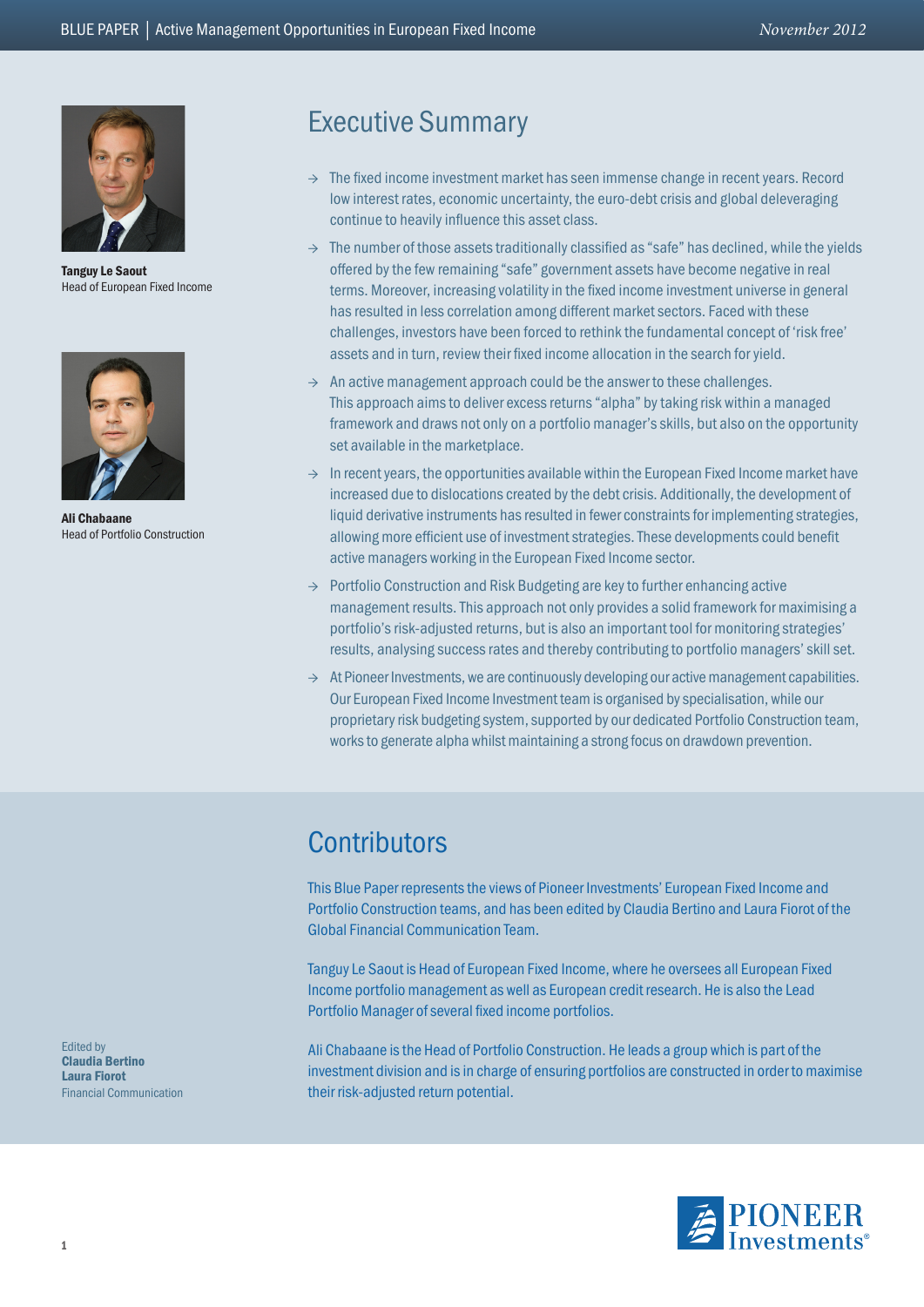*The amount of AAA-rated government bond issues has halved in the last five years*

#### The Shift in Risk

Historically, government bonds issued by advanced economies have been considered "safe" investments. However, the global financial crisis and the euro sovereign-debt crisis have altered this perception.

For example, from 2007 to 2012, the overall amount of outstanding debt issued by advanced economies has increased at an annual rate<sup>1</sup> of 12%. If we consider the AAA credit rating (by Standard & Poor's) as a measure of safety for sovereign bonds, we observe that over the same period the overall amount of "safe" government bonds has halved.



Source: Pioneer Investments estimates based on IMF data on Nominal GDP and Gross Debt as % of GDP from the IMF World Economic Outlook, April 2012. Standard & Poor's Ratings as at 29 June 2012, IMF debt value forecast for 2012.

## Key Points - The Shift in Risk

- $\rightarrow$  The reduction in the number of "safe" assets over the past five years, stemming from a more cautious and selective approach to government bond risk assessment, has resulted in a decoupling of "safe" assets from all other sovereign bonds.
- $\rightarrow$  Due to central banks' expansionary monetary policies and the surge in investors' risk aversion, the few remaining "safe" bonds available are, in most cases, offering negative real yields.
- $\rightarrow$  We believe that the investment landscape has become more challenging. The yields available in the past can no longer be achieved solely through "safe" investments, therefore the search for yield has become investors' priority.

<sup>1</sup> Source: Pioneer Investments calculation based on IMF World Economic Outlook, April 2012.

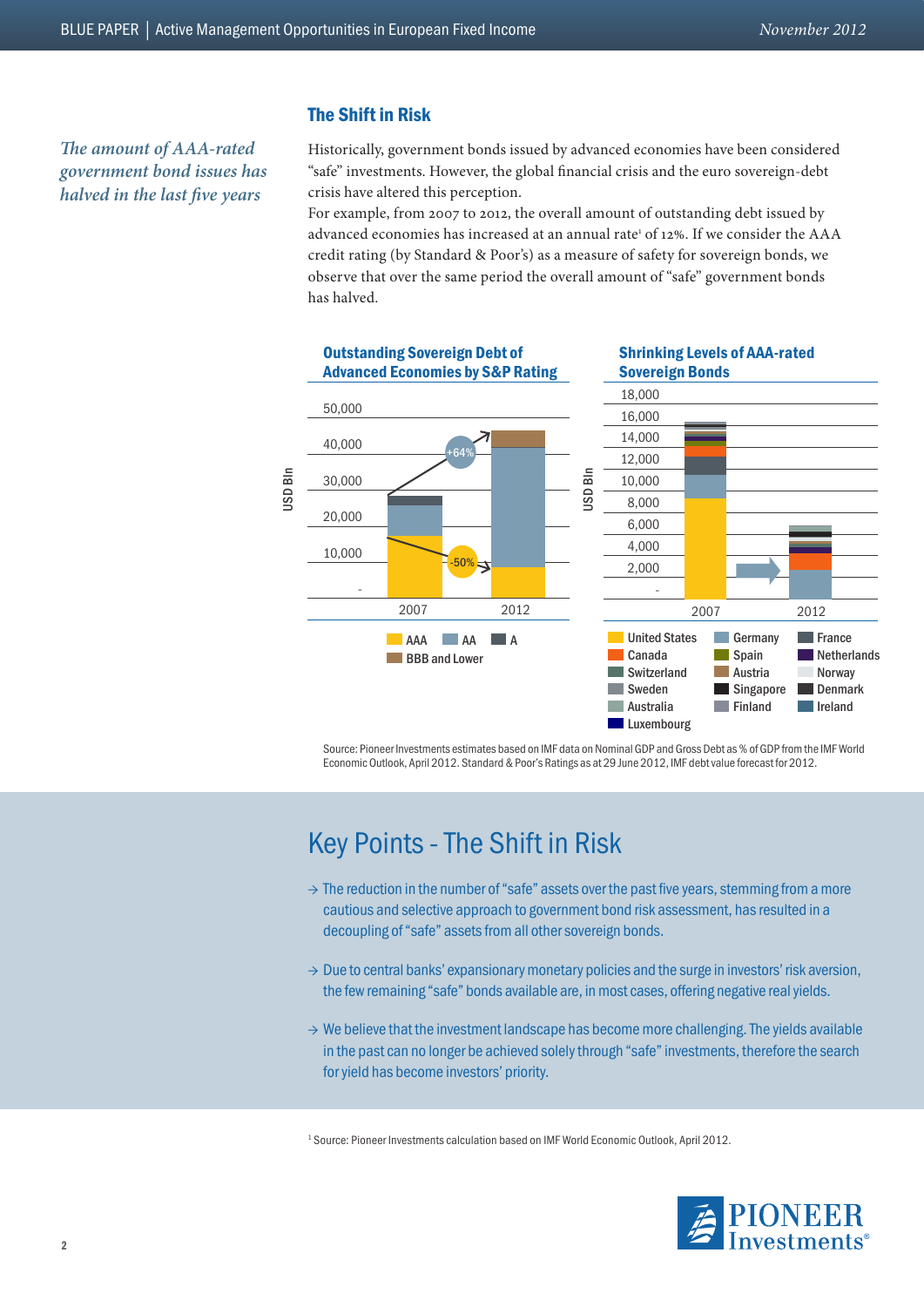The reduction in the amount of "safe" assets is common not only in the government sector, but also in the broader Global Fixed Income market. For example, in the private sector the amount of securitised issuance in the US has decreased from more than US\$3 trillion in 2007 to around US\$750 billion in 2010<sup>2</sup> and the number of AAA-rated issues included in the Merrill Lynch AAA Global Fixed Income Markets Index declined from a total of 5.331 securities at the end of 2007 to 3.586 securities in June 2012.

Throughout the crisis, investors have become aware (even before the various rating downgrades of sovereigns) that assets which were previously considered as "safe" may change their risk profile over time.

Looking at the implied probability of default for AAA-rated sovereign debt over the next five years<sup>3</sup>, it was just 0.1% in 2007, while it increased to 1.3% in 2011. For AA-rated bonds the increase is even more significant with the probability of default rising from 0.1% (the same as the AAA) in 2007 to 2.4% in 2011 (almost twice the AAA probability), signalling that financial markets have become more cautious and selective since the crisis.

The change in advanced economies' risk profile is evident when comparing the CDS spreads (the premium paid to buy a protection against a default) of some Euro countries with those of certain Emerging countries. Deteriorating public finances in the Euro area over the last decade, combined with the better fiscal discipline of Emerging economies following the crisis of the late nineties, has led to higher CDS levels in the Eurozone peripheral countries compared to some Emerging market countries, despite their higher credit rating. It is worth remembering that the CDS spread is not only a function of the issuer's risk of default, but also depends on supply and demand dynamics. That is why, in periods of high risk aversion, investors' demand for hedging could lead to extreme values for CDS spreads, even if the issuer's fundamentals are favourable.



*Assets previously considered "safe" have changed their risk profile over time*



The Changing Sovereign Risk Landscape

2 Source: International Monetary Fund, April 2012.

2 Source: International Monetary Fund, April 2012.



#### 3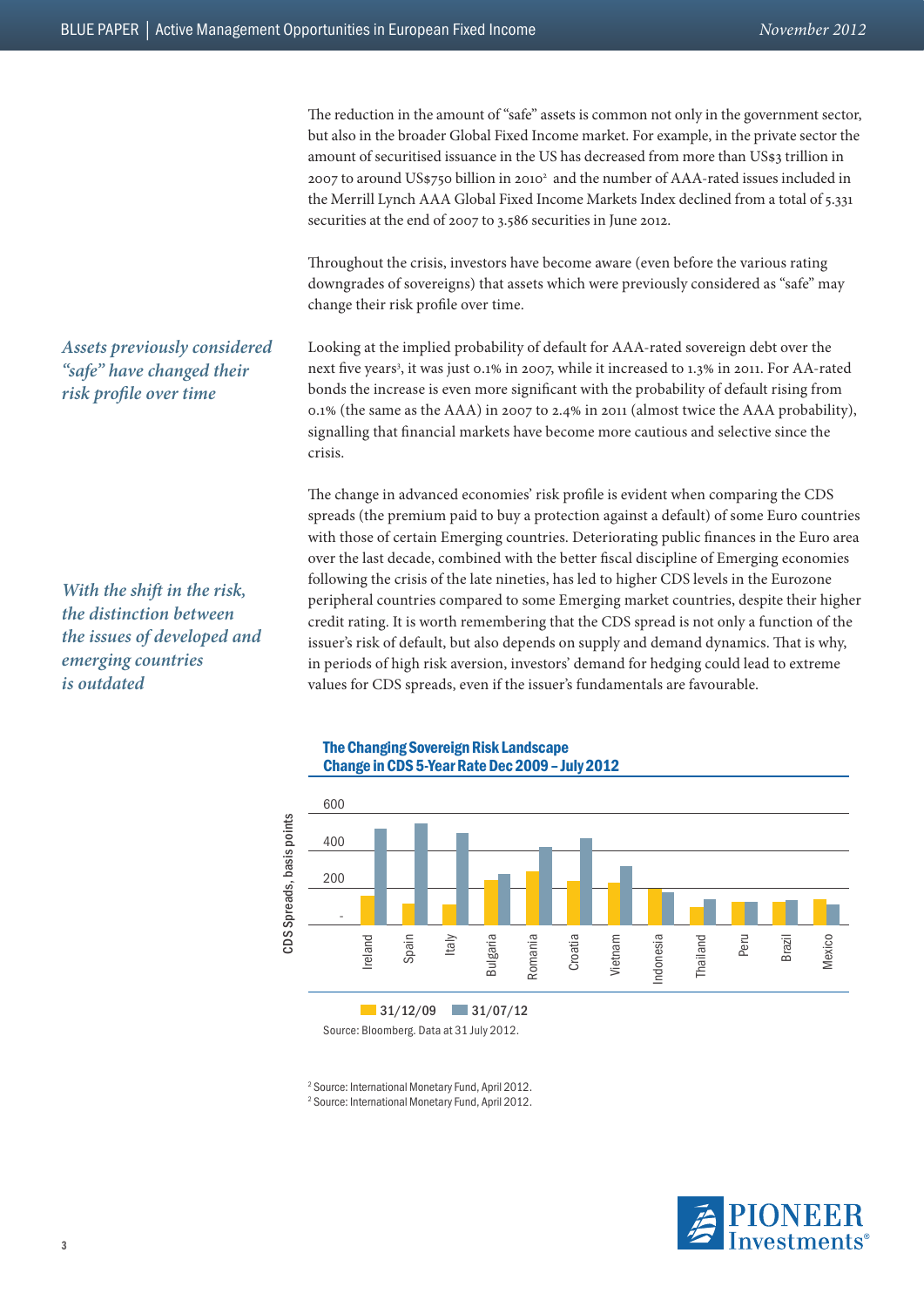Another effect of the financial crisis is that the yields offered by the few remaining "safe" government bonds (Japanese, US, UK and German bonds) have decreased dramatically over the last five years. This decline has occurred against a backdrop of expansionary monetary policy by major central banks to support the economic recovery and avoid a credit crunch.



Current 10-Year Core Government Bond Yields vs. 20-Year Average

*With risk free assets offering negative real return, the search for yield is becoming a mantra for investors*

Real rates in the US, UK, Germany and Japan are, in most cases, negative. In the US, UK and Japan, this is mainly due to the Quantitative Easing policies carried out by their respective Central Banks which aim to artificially lower rate curves. However, in Germany the negative real rates are due to the strong demand for safety, driven by the surge in risk aversion during the euro-debt crisis.

As a result, investing in the government bonds of these particular countries now results in a loss of capital in real terms - the yields offered by these bonds are at their historical low and, in most cases, are also below inflation.

We believe that the market has become more challenging for fixed income investors as the returns that were once available through "safe" assets can no longer be realised today. As a result, the search for yield is becoming the key priority for investors.



Source: Bloomberg. Data as at 31 July 2012.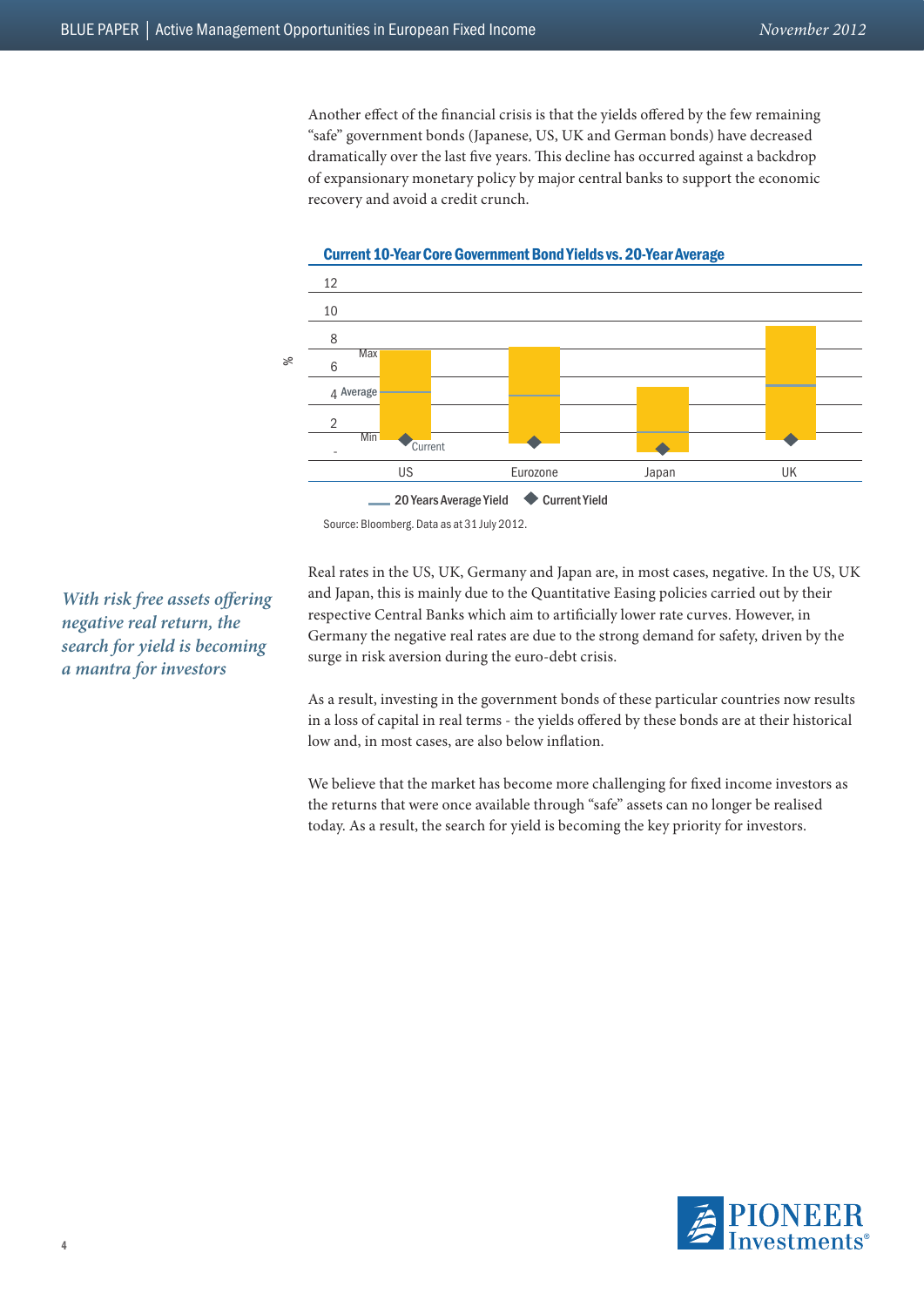*Lower quality of the European Fixed Income universe*

#### The European Fixed Income Investment Challenge

The decreasing number of "safe" assets available has had a significant impact on the European Fixed Income investment universe over the last decade. If we consider, for instance, the Barclays Euro Aggregate Bond Index (a Euro investment-grade index commonly used as a benchmark by asset managers), its composition by credit rating has changed, especially as a result of the euro-debt crisis.

In June 2002, the AAA and AA-rated instruments accounted for roughly 60% and 29% of the Index's weight respectively, while they now account for less than 50% and 10% respectively. Conversely, A-rated bonds, which accounted for 8% of the Index in 2002, now represent more than 25%. At the same time, the BBB-rated instruments increased from 4% to 15% of the Index's overall composition.

As a result, investors who maintained a stable allocation to this Index over time have seen the average credit quality of their portfolio decline.



## Key Points - The Investment Challenge

- → In the last decade, the allocation of the Barclays Euro Aggregate Bond Index has moved away from the AAA instruments towards lower-rated bonds.
- $\rightarrow$  The volatility of the different fixed income sectors has increased while the sectors themselves are less correlated. Hence, for investors in this Index, the apparent stability of the index risk masks a different and unexpected underlying risk profile. Conversely, the different behaviours of each market segment have generated a new opportunity set.
- $\rightarrow$  We do not believe in a passive approach to this index. With the continuous evolution of the Euro Fixed Income market, an active management approach combined with a strong risk management framework could prove rewarding for investors in search for yield.

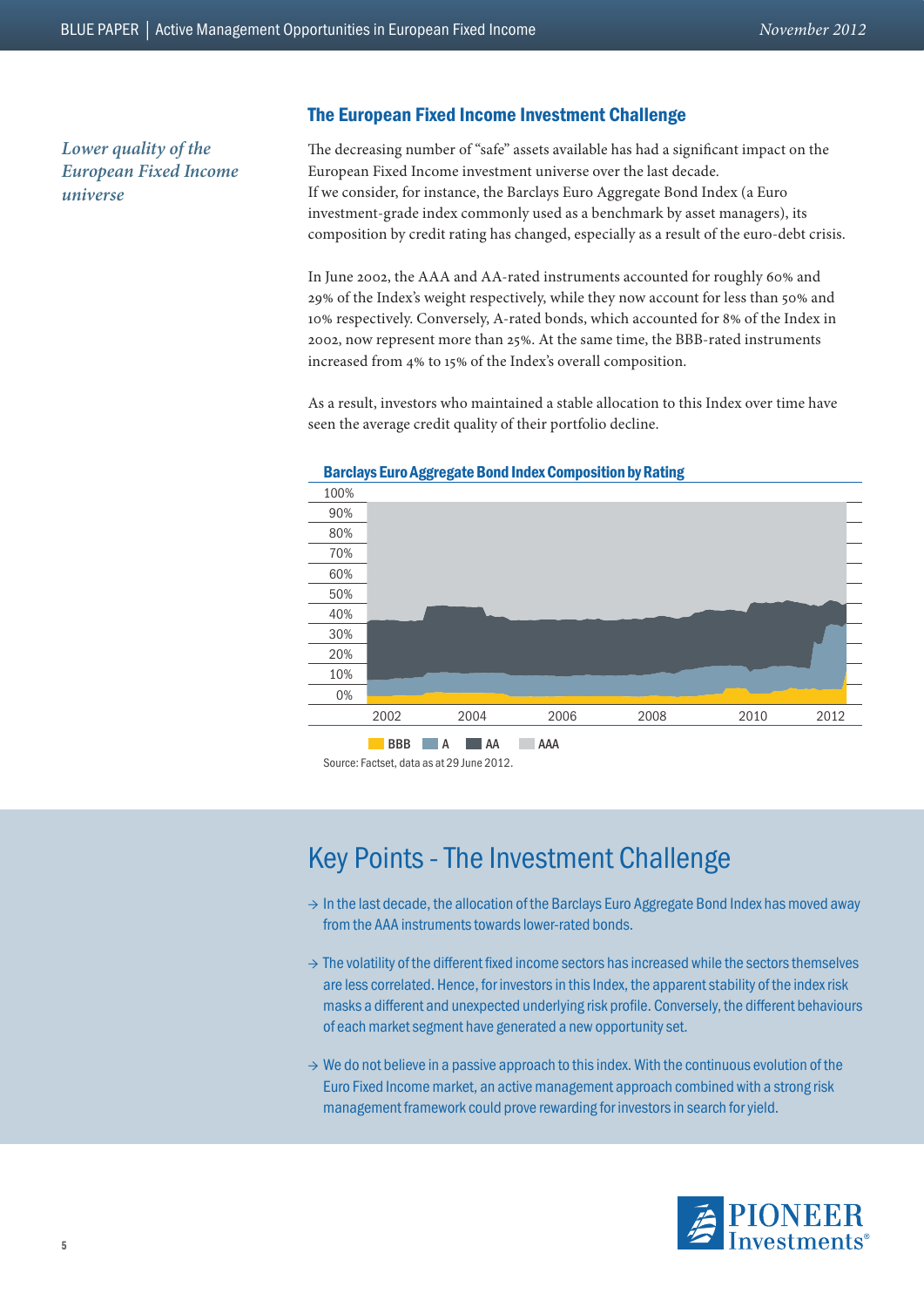#### What impact has this change had in terms of the overall index risk?

We analysed the 3-year annualised volatility of the ML EU Broad Market AAA Index (AAA), the ML EU Broad Market AA Index (AA) and the ML EU Broad Market A Index (A) and their relative correlations for 2002 and 2012.

#### *Fixed income markets are more volatile than expected*

The three indices experienced an increase in volatility in 2012 compared to 2002. This increase is evident in the AA and A segments, which had the same level of volatility in 2002 as the AAA segment, while they now have a higher volatility. The AA segment now shows the highest 3-year volatility rate, which in turn has led to a strong reduction in the size of the segment due to various rating downgrades.

Another interesting point to note is that the current volatility of the Barclays Euro Aggregate Bond Index is the lowest among the four indices, due to the diversification<sup>4</sup> benefits of a broad allocation across the different rating segments.





Source: Bloomberg. 3-Year Rolling Annualised Volatility, calculated on weekly data. Data as at 30 June 2012 vs. data as at 30 June 2002.

Correlations among the three rating segments have also changed dramatically over the same 10-year period. While in June 2002, the average correlation among the three indices was 0.98, ten years later it was 0.50.



Source: Bloomberg. 3-Year Correlations, calculated on weekly data. Data as at 30 June 2012 vs. data as at 30 June 2002.

In 2002, the three indices were almost perfect substitutes of each other in terms of risk, as they had the same volatility and a correlation close to 1 (i.e. perfectly correlated). This indicates that at that time there was little additional value in selecting bonds among the three rating segments, as they all had the same risk characteristics.

<sup>4</sup>Diversification does not guarantee a profit or protect against a loss.



*But not everything is bad: while correlations are breaking down, diversification is playing a beneficial role*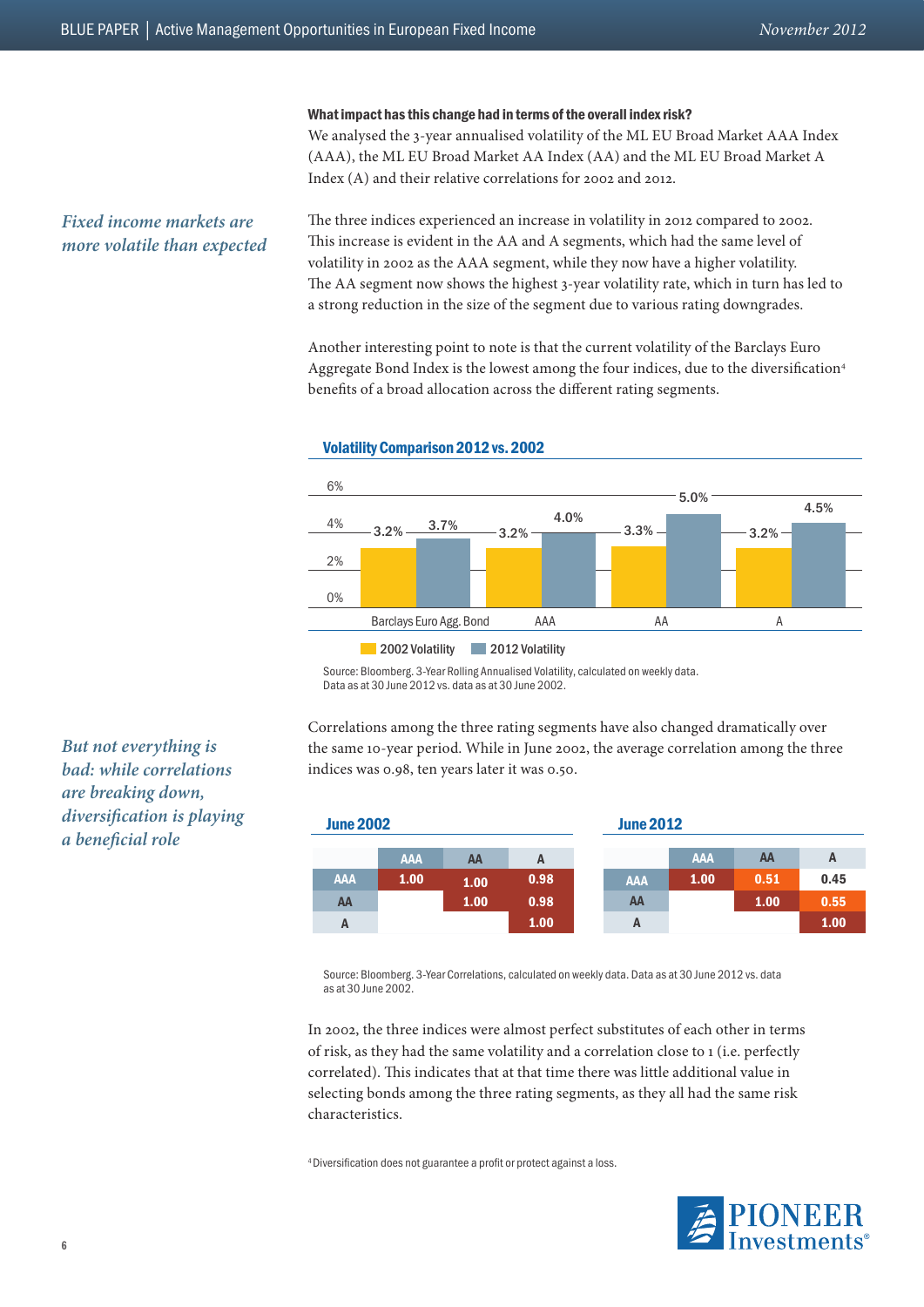Today, the situation is very different. Correlations have broken down, thereby allowing for greater diversification benefits. This explains why the 3-year annualised volatility rate of the Barclays Euro Aggregate Bond Index saw a slight increase from 3.2% in June 2002 to 3.7% in June 2012.

Hence for an investor, the apparent stability of some risk measures of the Index masks a different underlying risk profile and, probably, different expected behaviour when compared to the past.

This is quite evident when looking at, for example, the difference between the performance of the AAA and A segments, the two largest in the European Fixed Income universe. From 2000–2007 the difference in performance of these segments was quite small, but starting from 2008 this difference has become much larger.



#### Difference Between the ML EU Broad Market AAA and the ML EU Broad Market A Indices

Source: Bloomberg. Calendar year performance. Data as at 29 June 2012.

This divergent behaviour could provide greater opportunities for relative value investment choices typical of the active management approach.

We believe that the changes currently taking place in the European Fixed Income universe may be beneficial for investors searching for additional yield as new active management opportunities arise. However, this search should also encompass a strong risk management framework, especially as the risk profile of the different asset classes is continuously evolving and financial markets, in general, are subject to more frequent bouts of volatility.



*All the changes taking place in the European Fixed Income universe may prove rewarding for active managers with a strong risk management discipline*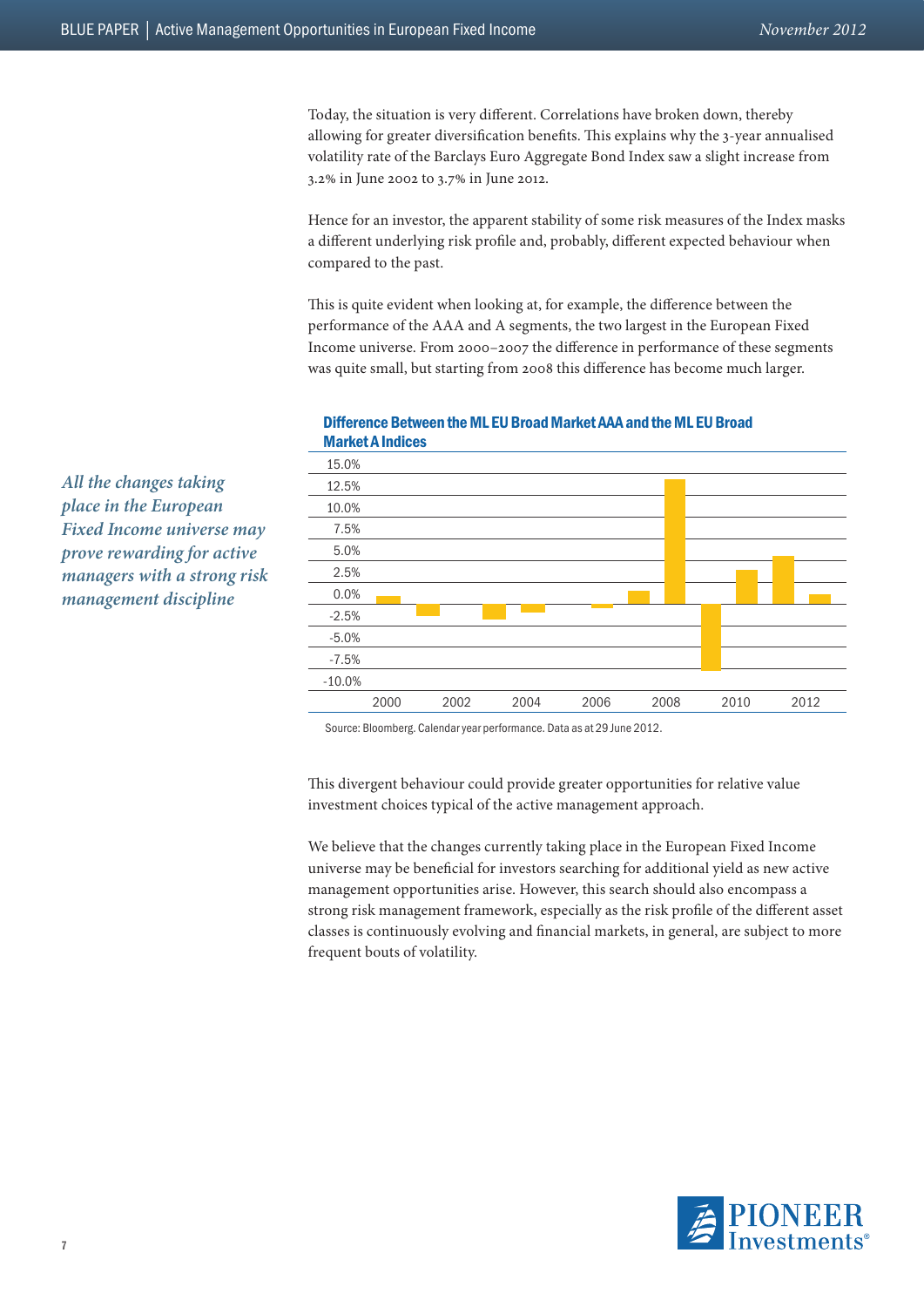*Generating "alpha" is about delivering excess returns by taking risk within a managed framework*

#### Active Management to Address Challenges and Exploit Opportunities

We believe that an active management approach can satisfy investors' appetite for additional yield, whilst maintaining a strong risk management discipline. This approach provides exposure to the market ("beta exposure"), while at the same time seeks to outperform the benchmark, thus generating positive "alpha" (the riskadjusted difference between the portfolio manager's and the benchmark's performance).

Generating "alpha" is about delivering excess returns by taking risk within a managed framework. But what elements are needed to achieve this? According to the "Law of Active Management"<sup>5</sup>, the ability to generate alpha, as measured by the Information Ratio, is a function of three elements:

- 1. Information Coefficient the level of skill of the portfolio manager
- 2. Breadth -the breadth of opportunities
- 3. Transfer Coefficient the limitations (costs, liquidity, ability to take long or short positions, etc) that the manager may face in implementing his/her insights.



Source: The Law of Active Management. Grinold and Kahn 1999, and Clarke, de Silva and Thorely 2002.

The good news for investors, as we intend to demonstrate, is that the 'Breadth' and 'Transfer Coefficient' components have recently been increasing, thereby providing more opportunities to generate alpha.

## Key Points – Why Active Management?

- $\rightarrow$  Generating "alpha" is about delivering excess returns by taking risk within a managed framework. The ability to generate "alpha" depends mainly on a portfolio manager's level of skill, the breadth of opportunities and any potential limitations in implementing his/her insights.
- $\rightarrow$  The opportunity set for generating alpha has further increased amid recent crises. For example, we have seen dislocation in the credit market and divergences in the euro government bond sector, while the development of derivative markets is providing new tools for more efficient implementation of fixed income strategies.
- $\rightarrow$  In a world with increasing investment opportunities and derivatives market developments leading to an broader range of strategies available for investment managers, an active management approach can be an important source of value for investors.

5 Grinold and Kahn 1999, and Clarke, de Silva and Thorely 2002.

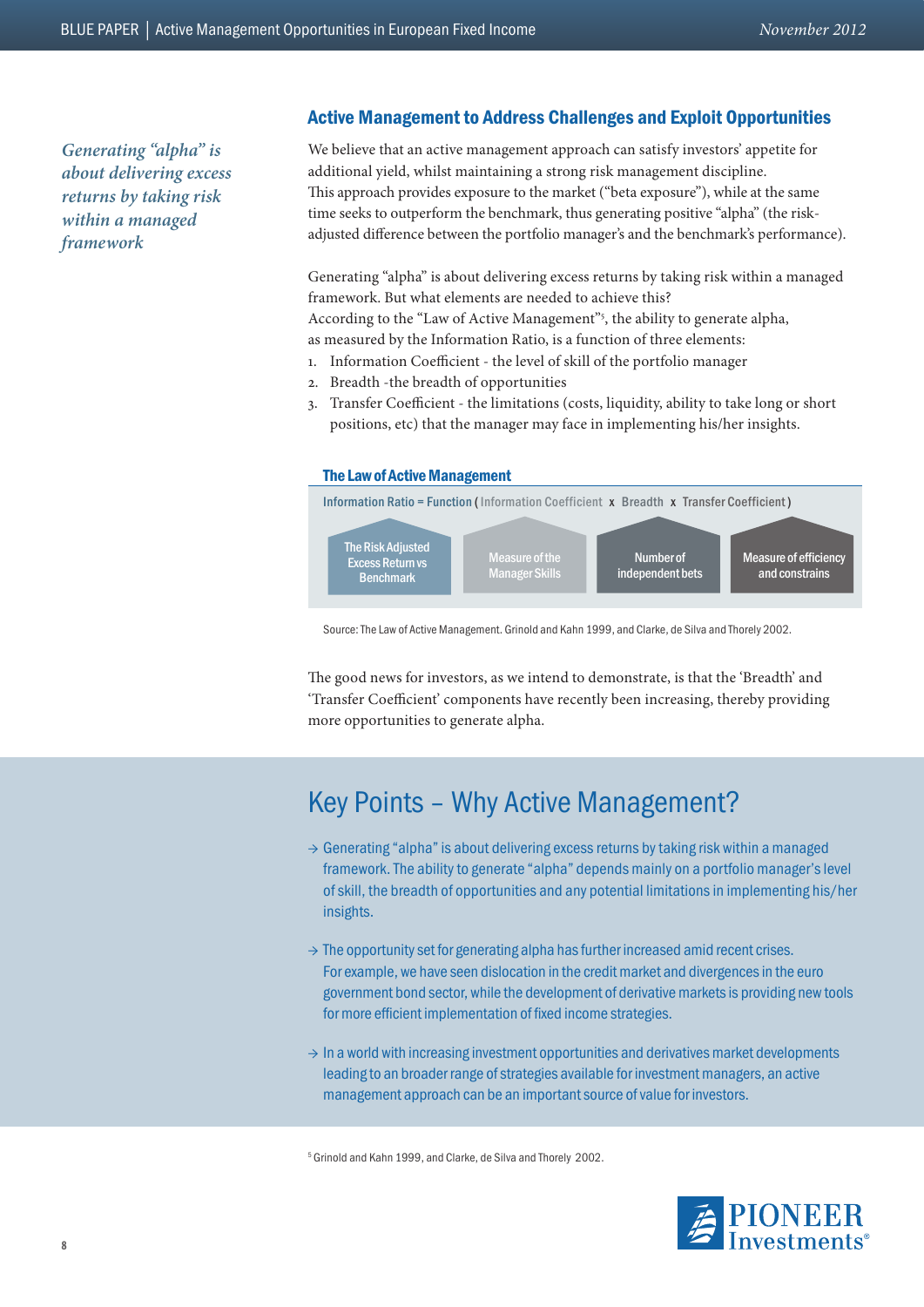#### The Breadth Component

The breadth of the opportunity set available for a European Fixed Income investor has always been quite wide. In fact, returns from different European Fixed Income sectors over the last 10 years illustrate the importance of actively selecting and changing the sources of performance over time.

During this period, no single sector has been able to consistently deliver results above inflation every year. In 2008, for example, the Core Government Bond Index was the best performer, while in 2009 its return was well below that of the Peripheral and the Corporate Bond sector indices.



#### European Fixed Income Sector Returns vs. Inflation

Source: Bloomberg. Data as at 31 July 2012. Inflation = Eurozone CPI; Core = Merrill Lynch Euro Government Bond ex Greece, Ireland, Italy, Portugal and Spain Index; Peripheral = Merrill Lynch Greece, Ireland, Italy, Portugal and Spain Govt Bond Index; Corp. IG = Merrill Lynch EMU Large Cap Investment Grade Index; Fin.Sub. = Merrill Lynch Euro Financial Subordinated & Lower Tier 2; Corp. HY = Merrill Lynch Euro Corporate High Yield Bond Index in Local Currency.

#### The opportunity set for generating alpha has further increased amid the crises of recent years, as illustrated in the examples below:

- → **Credit vs. government allocation:** in both positive and in subdued growth phases, credit market exposure can outperform government bonds. A dedicated research team can add further value by selecting corporate issues with the best risk-return potential. In fact, analysts can evaluate the credit profile of different issuers and sectors to identify mispriced bonds where their fundamental credit quality is different than that implied by market prices and in turn, exploit these spreads by applying selected strategies. Although credit opportunities are always available in the marketplace, periods of dislocation such as the post Lehman Brothers crisis can represent the most rewarding times for these strategies.
- → **Country allocation:** diversification by country has recently become a valuable source of alpha amid the euro-debt crisis, which highlighted the credit risk characteristics of sovereign debt. Before the crisis, the euro government bonds of major European countries were highly correlated. However, since 2008 the yields offered by core countries' government bonds (e.g. Germany and France) and those offered by the peripheral countries such as Italy and Spain, have started to diverge.



#### *There are several opportunities available in the European Fixed Income market for an active management approach*

*New opportunities arising from the Euro-debt crisis*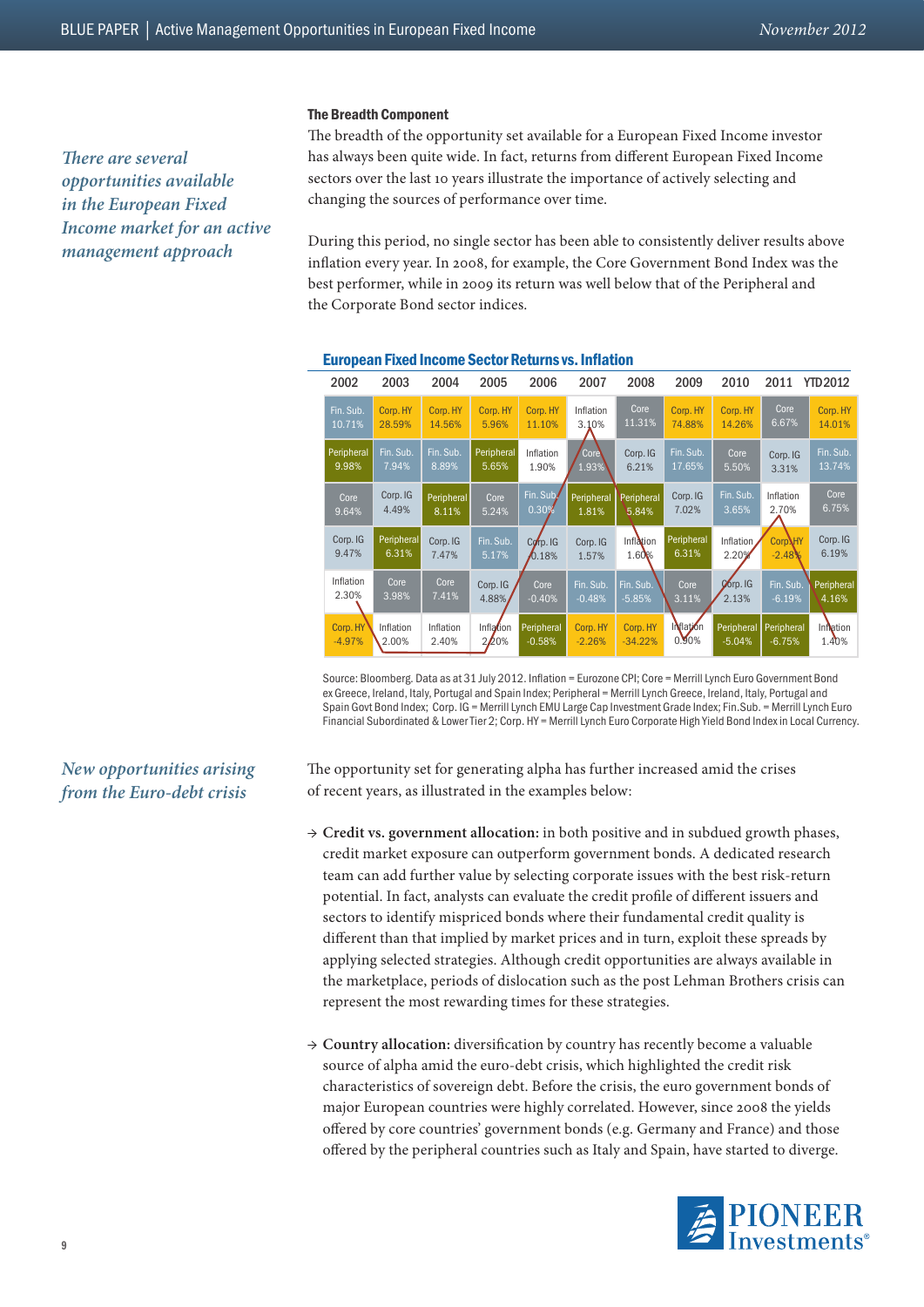This has resulted in compelling opportunities for strategies exploiting the spread difference between these countries. One example of this is the strong move that the 2-year Italian government bond yield experienced between November 2011 and March 2012 when it fell from a peak of 7.5% down to 1.7%. During the same period, the 2-year yield on German bonds only ranged from 0.1% to 0.5%.



Source: Bloomberg, JPMorgan Indexes. Data as at 31 July 2012.

- → **Interest Rates, Duration and Yield Curve:** overall changes in the market environment can result in changes to interest rates which in turn also impacts the shape of the yield curve. Macroeconomic models and analysis of a country's macroeconomic development can provide insights to future changes of the level and shape of the yield curve. An active manager has the chance to add value by anticipating possible interest rates moves by central banks (key active players in the Euro-debt crisis) or by forecasting inflation and economic developments which may affect the overall yield curve. To exploit the opportunities arising from movements in the shape of the curve, the portfolio manager can, for example, apply investment strategies that include buying and selling bonds with different maturities.
- → **Currency:** active currency management relies on a portfolio manager's ability to exploit differences in the relative values of the world's major currencies. To do this, specialists combine fundamental analysis and quantitative models to identify the currencies which are over or under valued. Forecasting currency movements is highly dependent on understanding the major drivers of the FX markets such as macroeconomic indicators, central banks' actions and investment flows. During the Euro crisis, euro currency dynamics have been highly dependent on risk aversion and on central banks' actions, thereby creating compelling opportunities in currency trades.

#### The Transfer Coefficient

*Derivative instruments provide an opportunity to implement investment strategies in an efficient way* With such a wide variety of markets, maturities, currencies and strategies available, it is essential that portfolio managers are able to apply these strategies efficiently. In this respect, we believe that the development of derivative instruments available in the Fixed Income market represents an important improvement and is the key trend behind the increase in the Transfer Coefficient in the "Law of Active Management".

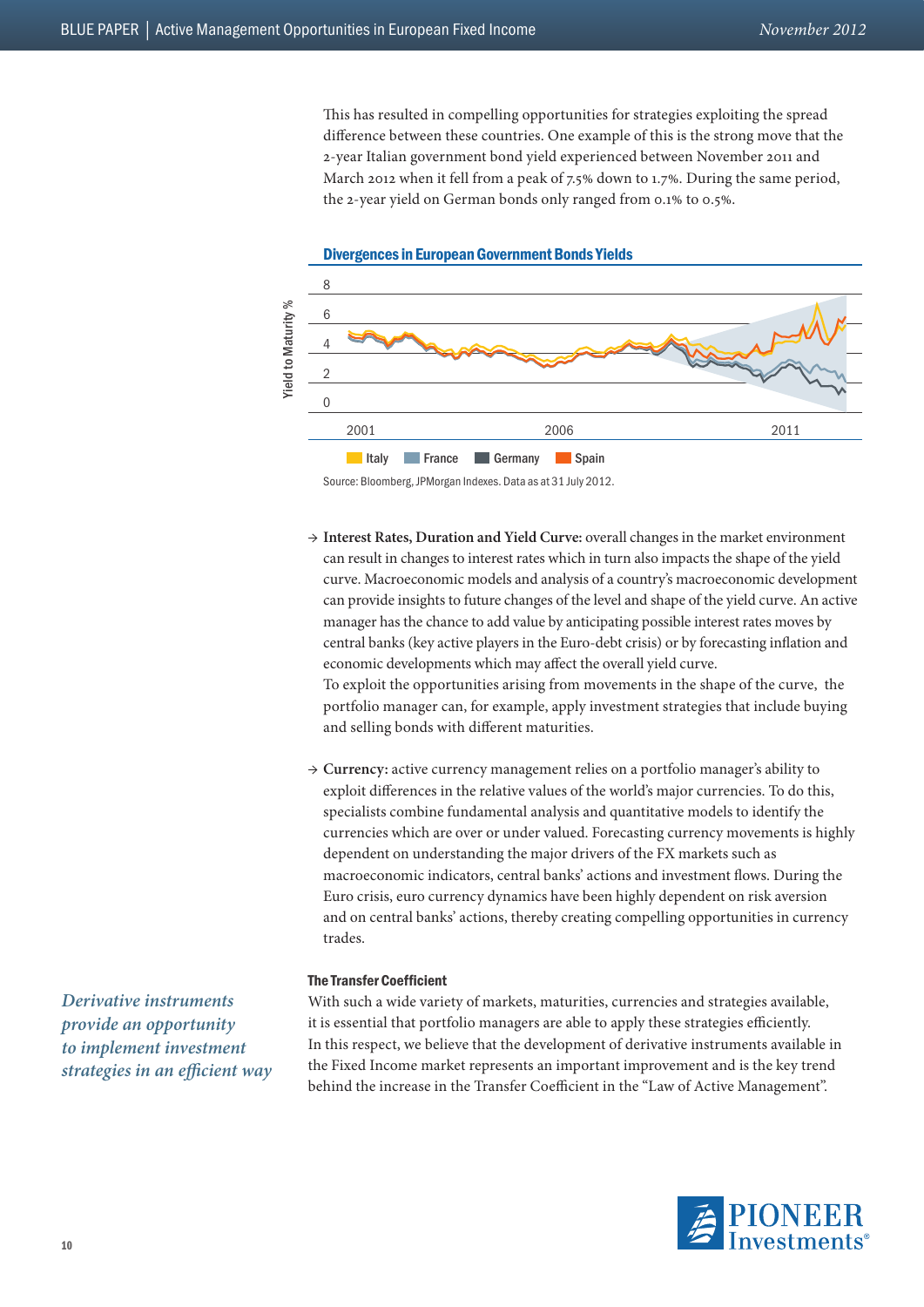While the term "derivatives" is often associated with negative connotations, not every derivative instrument deserves such a negative association, especially if used effectively. In fact, derivative instruments may present a number of benefits to investment managers, and ultimately to investors: reducing transaction costs and allowing hedging positions on specific risks. Through credit derivatives, for instance, it is possible to isolate credit risk and transfer this to other counterparties. Therefore, derivatives instruments can offer additional opportunities for generating alpha that cash bonds cannot provide.

Over the last decade, the Fixed Income derivatives market has evolved significantly. Investment managers can now draw from a vast set of underlying instruments for which derivative contracts are available: interest rates, currencies, credit risk and inflation. These contracts may be used not only to hedge against a specific factor risk, but also to gain synthetic exposure to a security or to a diversified index in a very liquid market. The operational management of derivative contracts has also improved: counterparty risks are now neutralised, there has been a standardisation of the process and the industry is moving towards OTC derivatives clearing.



#### Growth of Interest Rate Derivatives Markets

Source: BIS Quarterly Review, as at 30 June 2012.

In a world where the opportunity set is increasing and the development of the derivatives market has enlarged the range of strategies available to portfolio managers, an active management approach can become an important source of value for investors.

However, to be successful, the active management approach first of all requires a skilled portfolio manager. Evaluating any portfolio managers' skill involves analysing how good he/she is with his positions and how well these positions bets are implemented in a portfolio.

In this new world of opportunities, it is the portfolio manager's expertise that becomes the most important variable. In our opinion, a skilled manager is a risk taker who is able to successfully identify sources of alpha, coordinate the input of specialists, aims to ensure that the overall level of portfolio risk is adequate and finally, that the discipline is respected.

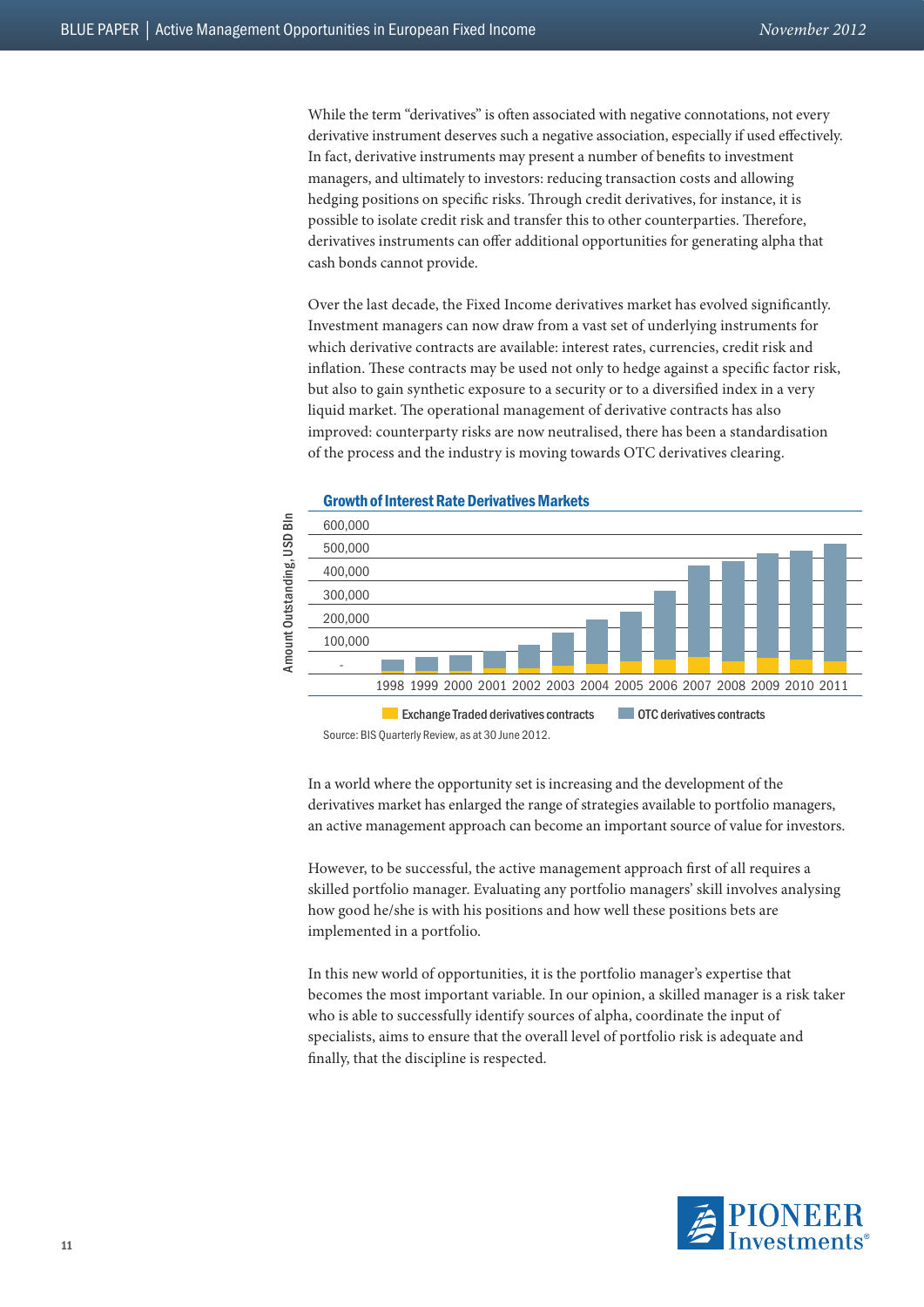*The ability to clearly identify the alpha sources is essential to exploit the opportunities arising from different markets and segments*

#### Portfolio Construction and Risk Budgeting at Work

At Pioneer Investments, we are dedicated to developing and monitoring our active management skills. Our investment culture focuses on developing techniques that optimise risk-adjusted returns. By preventing and managing drawdowns, we maximise our success ratio, thereby providing value for investors.

We believe that the ability to clearly identify alpha sources is essential when investing in the European Fixed Income market. By separating the "alpha" strategies from the "beta" exposure, the portfolio manager can evaluate the risk-return profile of each strategy and actively allocate risk to the most beneficial strategies.

Specialisation in specific markets and sectors can boost a portfolio manager's skillset. Consequently, Pioneer Investments' European Fixed Income Investment team is organised according to areas of expertise.



#### The Investment Approach: Separating Active Strategies

Key Points - Portfolio Construction and Risk Budgeting

- $\rightarrow$  The ability to clearly identify alpha sources is essential when investing in the European Fixed Income market.
- $\rightarrow$  Our European Fixed Income Investment team is organised according to areas of expertise.
- $\rightarrow$  Our proprietary risk budgeting system, which is supported by a dedicated Portfolio Construction team, is an integral part of the investment process. Our system supports the combination of different strategies into a single portfolio and effectively monitors the risk contribution of each strategy to a portfolio's overall risk/return profile.



*Our European Fixed Income team leverage the skills of experienced investment specialists with specific areas of expertise*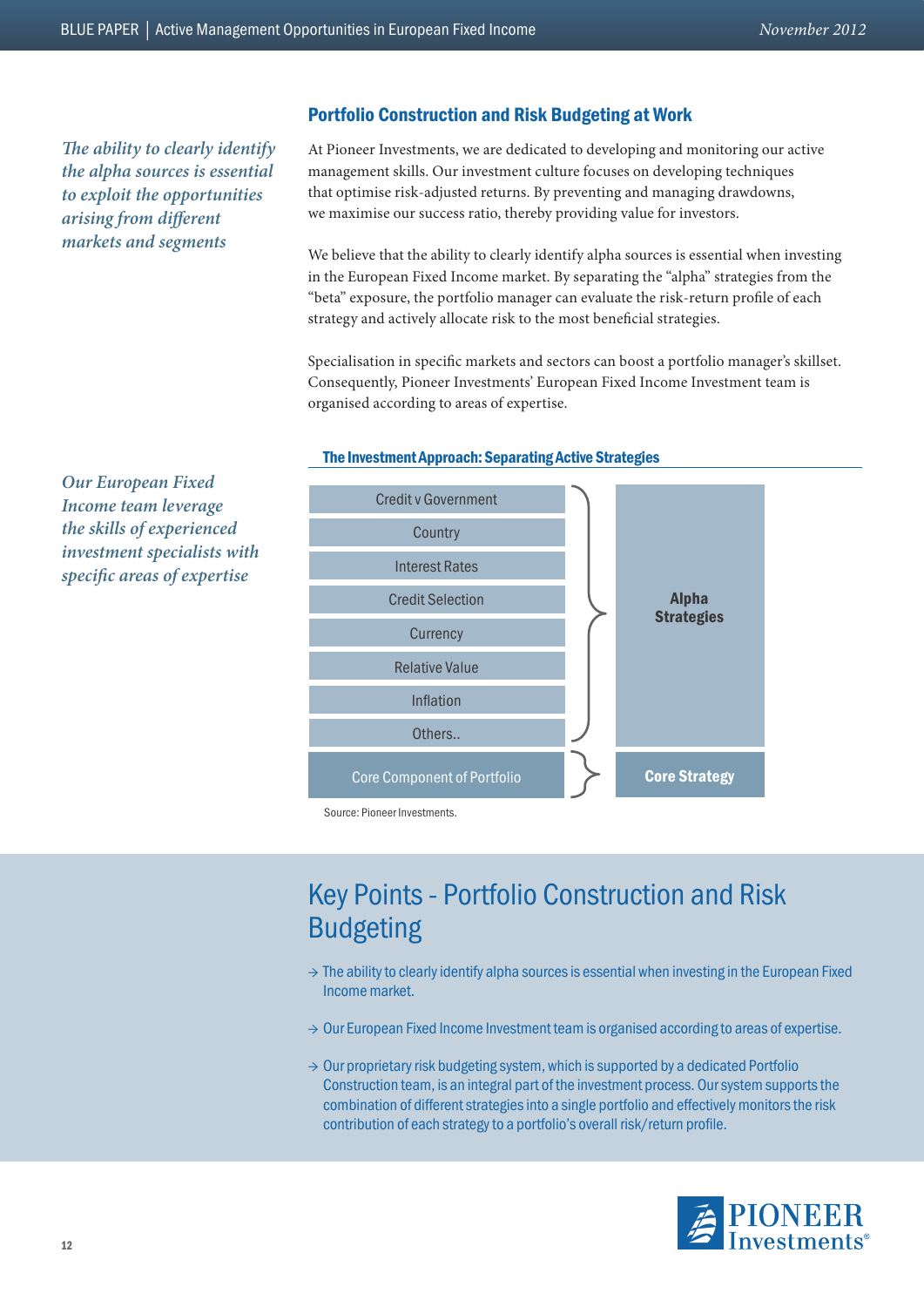Our team of investment specialists (the risk takers) are highly experienced in their chosen fields and can provide the best insights for each alpha strategy in the portfolio. *The Portfolio Construction and Risk Budgeting* 

*Process aims at setting and allocating active risks within a managed framework* 

Portfolio Construction and Risk Budgeting play a fundamental role when combining different strategies and investments segments, changing the investment point of view from an asset allocation perspective to a risk allocation perspective. The investment decisions, in terms of risk allocation, are mainly driven by the expected returns that each strategy can provide in relation to their contribution to portfolio risk. This allows us to effectively allocate the portfolio risk and monitor the diversification contribution of each strategy.

Portfolio managers retain overall responsibility for the portfolios they manage, but the entire European Fixed Income team contributes to the investment ideas process.

To support the combination of different strategies in a single portfolio and to effectively monitor the risk contribution of each strategy, we have developed a proprietary risk budgeting system supported by a dedicated team: the Portfolio Construction team. Our proprietary system can be customised by the Portfolio Managers - once an investment strategy is selected, it is mapped into the system and the process begins.



#### Pioneer Investments' Portfolio Construction and Risk Budgeting Process

Source: Pioneer Investments.

**Risk Budgeting** is about deconstructing the portfolio's risk into its constituent parts to determine ex-ante the level of risk needed to achieve the desired performance. Risk is reassessed and adjusted (through the aid of attribution analysis) on an ongoing basis in order to meet performance targets.

Our Risk Budgeting system can be customised by individual portfolio managers. Throughout the process, the risk and performance evolution of the different strategies are closely monitored by the portfolio managers who, in turn, run each strategy taking into consideration the set target returns.

Limits are set on a case-by-case basis, driven by volatility and expected returns.

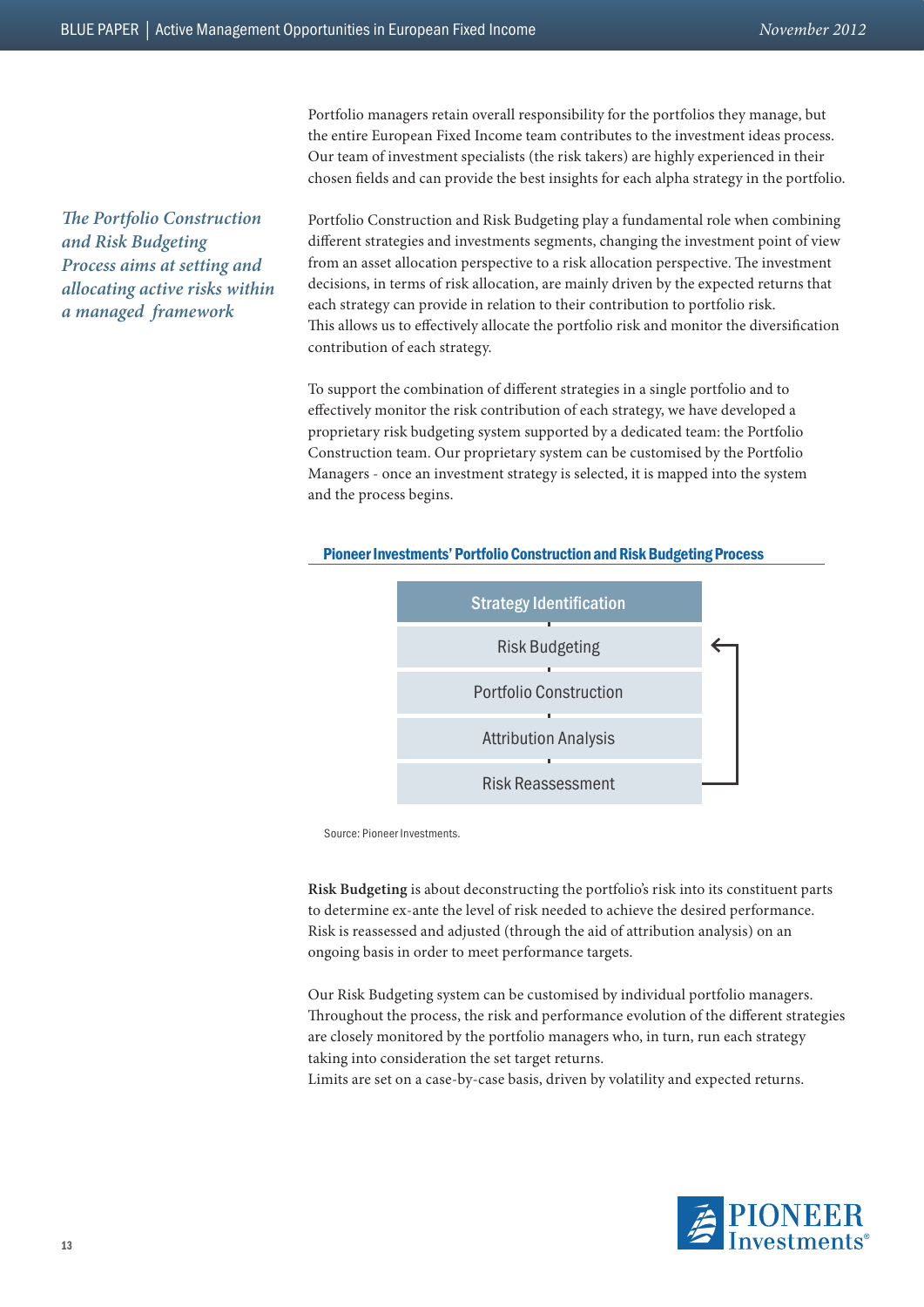**Portfolio Construction** focuses on assessing the risk and return of each strategy implemented: the team has access to the daily performance attribution by risk factor, volatility and correlation parameters. This allows the Portfolio Construction team to build optimal portfolios across chosen strategies where each strategy reflects a single view on a market segment (which is different from optimising solely at the security or asset class level).

The Portfolio Construction team works in close partnership with portfolio managers to identify active sources of risk, allocating it to those strategies with the highest expected returns and diversification benefits. To do this, the Portfolio Construction team analyses the contribution in terms of risk provided by each strategy. The aim is to limit the impact that a single strategy can have by selecting a diversified range of strategies based on a quantitative assessment of their contribution to the overall portfolio risk.



Source: Pioneer Investments. For illustrative purposes only.

The Portfolio Construction team analyses the portfolio to determine any "Unwanted Risk", seeking to avoid any adverse outcomes. Strategies are subjected to factor risk analysis to assess whether they contain unwanted risk. The assessment is conducted through:

- $\rightarrow$  Analysis of the correlation between strategies
- $\rightarrow$  Ex-ante assessment of the expected correlation between strategies
- $\rightarrow$  Analysis of the contribution of every single strategy to portfolio performance
- $\rightarrow$  Assessment of the quality of diversification through qualitative analysis of scenarios adversely affecting the strategies/fund performance.

**Attribution analysis** allows the ongoing assessment of actual performance versus the expected. Analysing the performance of each strategy is essential for limiting overall portfolio drawdown and increasing the potential to capture the upside.



*Risk Budgeting allows the optimal mix of portfolio strategies based on a quantitative assessment of their contribution to overall portfolio risk*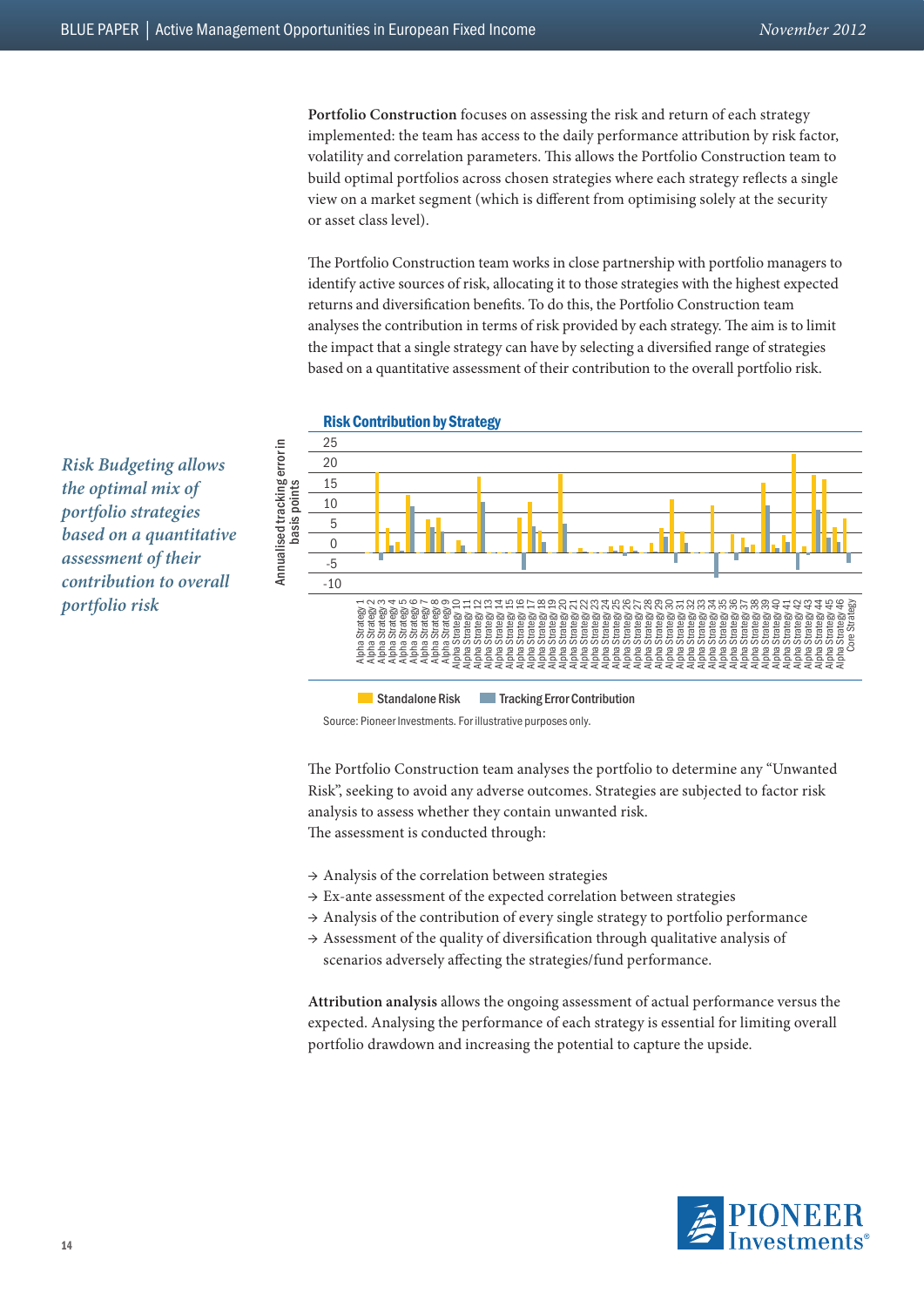

#### Performance Attribution by Strategy

Source: Pioneer Investments. For illustrative purposes only.

Combining risk and performance attribution analysis is essential for **reassessing risk**. If the performance achieved given a certain risk budget is not in line with the portfolio manager's expectations, he/she can decide to adjust the strategy or review the risk budget to increase the chances of success.

Risk Budgeting should be viewed as a process that guides portfolio construction. This discipline is important in order to make decisions on individual investment strategies based on a clear understanding of their contribution to the portfolio's risk-return profile.

This tool can therefore help to develop and measure our active management skills. Active management success depends on the ability to be right more often than not in investment decisions, but most importantly on realising higher returns from winners than from losers. Our Risk Budgeting system provides statistics on the percentage of 'winning' and 'losing' strategies through the Win/Loss ratio (the Ratio between the Average Profit of Winner Strategies/Average Loss of Losing Strategies). This ratio helps the portfolio manager to monitor the behavioural component in the active risk taking activity.

We strongly believe that combining specialised investment skills with a strong risk management discipline allows active managers to better exploit market opportunities in this challenging environment. That is why we are committed to developing an investment culture which promotes techniques that maximise active management results, while at the same time paying significant attention to drawdown management.

The Risk Budgeting system has been one of our most important developments in recent years. Created in 2005 to support the European Government Bond desk, the tool has since been further enhanced. Based on the success of the system in the European Government Bond sector, we invested further in order to extend this approach to the European and Emerging Markets Fixed Income, Multi-Asset and European Equity Investment desks.

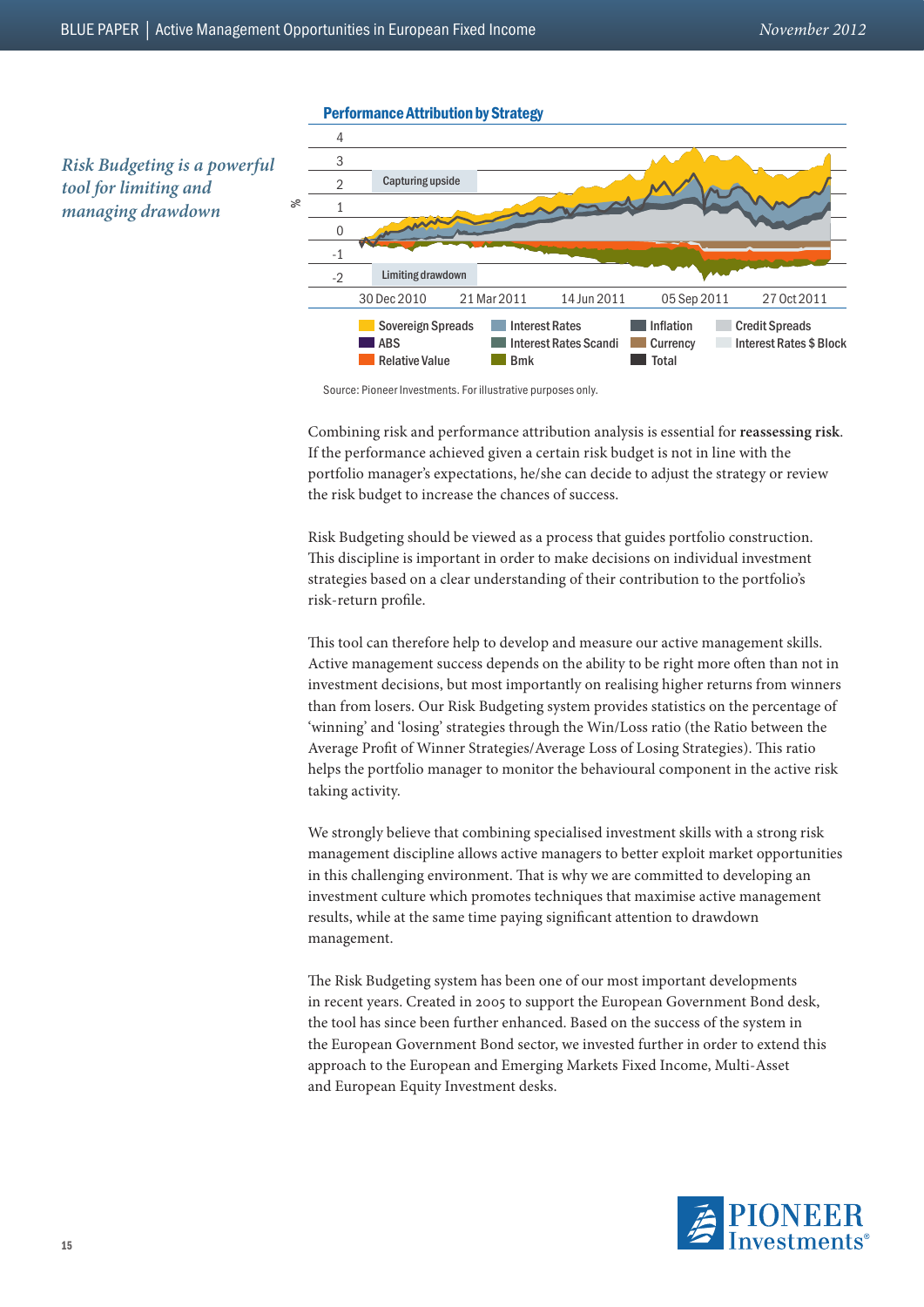#### Important Information

Unless otherwise stated all information contained in this document is from Pioneer Investments and is as at 29 August 2012.

Past performance does not guarantee and is not indicative of future results. Unless otherwise stated, all views expressed are those of Pioneer Investments. These views are subject to change at any time based on market and other conditions and there can be no assurances that countries, markets or sectors will perform as expected. Investments involve certain risks, including political and currency risks. Investment return and principal value may go down as well as up and could result in the loss of all capital invested. More recent returns may be different than those shown. Please contact Pioneer Investments for more current performance results.

Pioneer Investments is a trading name of the Pioneer Global Asset Management S.p.A. group of companies.

Date of First Use: 14 November 2012